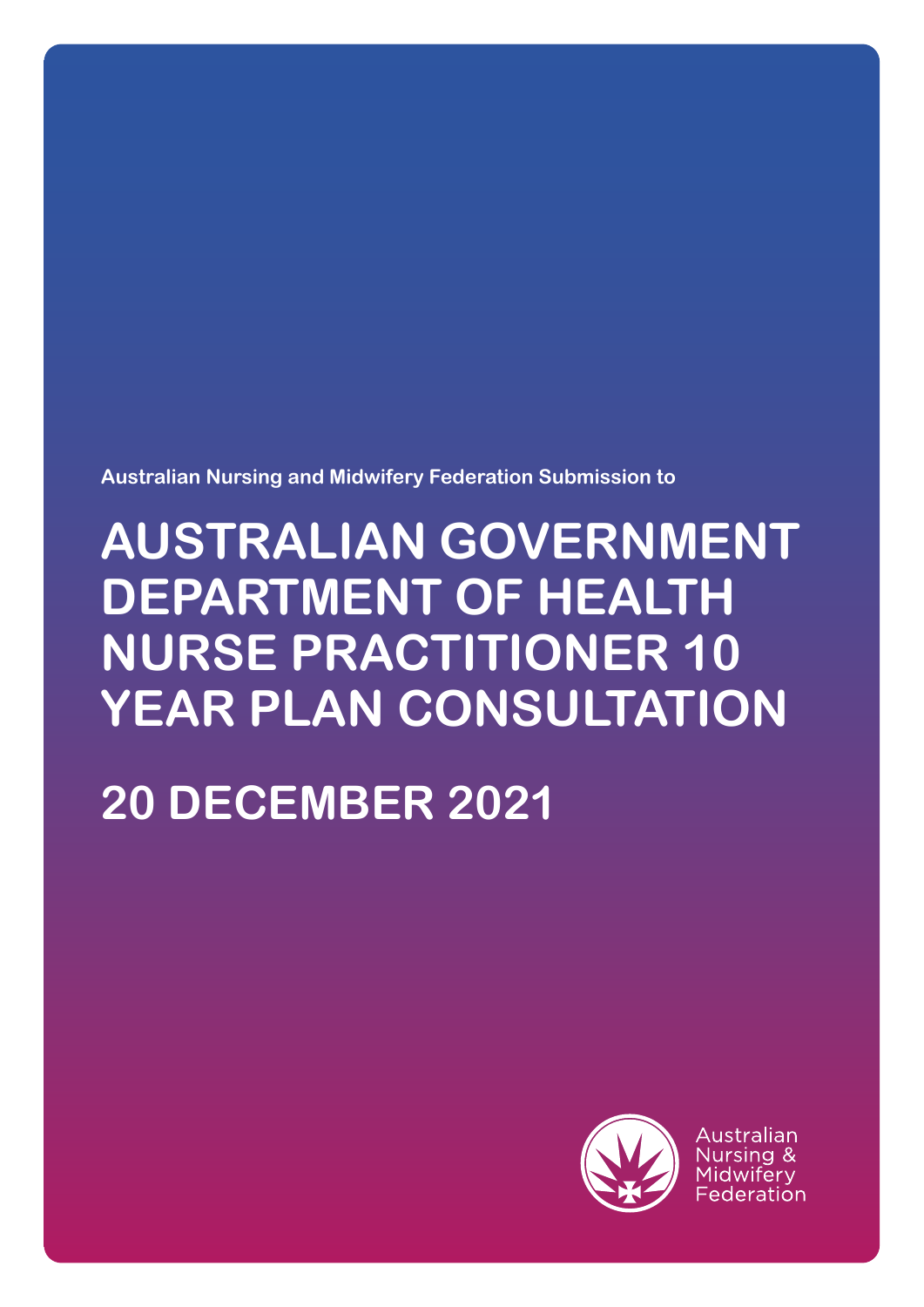

Australian Nursing and Midwifery Federation / **Nurse Practitioner 10 Year Plan** 

**Annie Butler Federal Secretary**

**Lori-anne Sharp Federal Assistant Secretary**

**Australian Nursing and Midwifery Federation Level 1, 365 Queen Street, Melbourne VIC 3000 E: anmffederal@anmf.org.au W: www.anmf.org.au**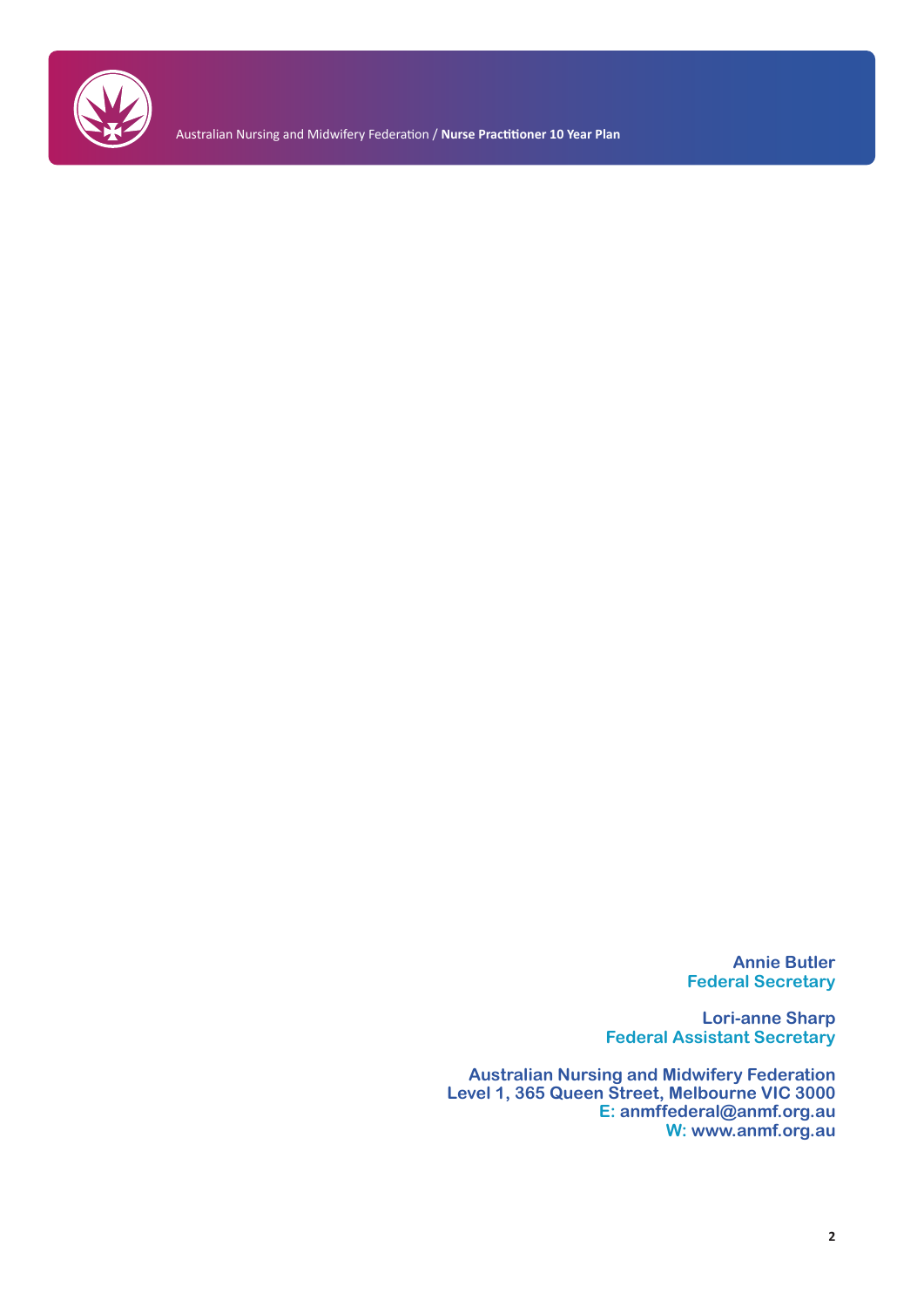

## **INTRODUCTION**

The Australian Nursing and Midwifery Federation (ANMF) is Australia's largest national union and professional nursing and midwifery organisation. In collaboration with the ANMF's eight state and territory branches, we represent the professional, industrial and political interests of more than 300,000 nurses, midwives and carers across the country.

Our members work in the public and private health, aged care and disability sectors across a wide variety of urban, rural and remote locations. We work with them to improve their ability to deliver safe and best practice care in each and every one of these settings, fulfil their professional goals and achieve a healthy work/life balance.

Our strong and growing membership and integrated role as both a professional and industrial organisation provide us with a complete understanding of all aspects of the nursing and midwifery professions and see us uniquely placed to defend and advance our professions.

Through our work with members we aim to strengthen the contribution of nursing and midwifery to improving Australia's health and aged care systems, and the health of our national and global communities.

The ANMF welcomes the opportunity to provide a response to the Australian Government Nurse Practitioner 10 Year Plan Consultation Paper.

The ANMF has been a lead organisation in the conception and development of the nurse practitioner role in Australia. Most of the 2,277<sup>1</sup> nurse practitioners in this country are ANMF members. We are a staunch advocate for this peak clinical role for registered nurses, which is integral to improving access for people to evidence-based, safe and effective health and aged care. There remains much to be done to ensure there is a substantial increase in the numbers of registered nurses electing to undertake the pathway to nurse practitioner endorsement.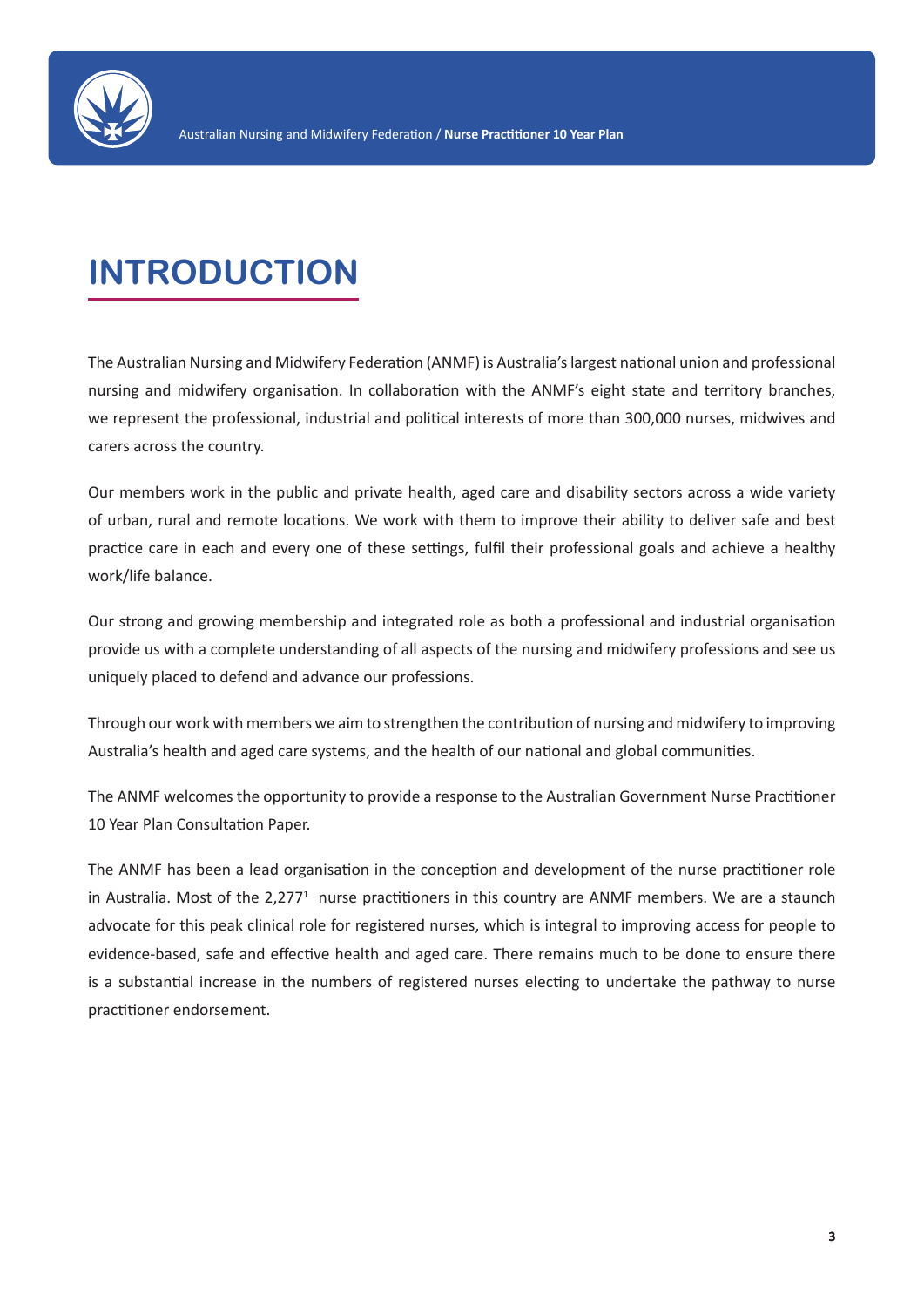

### **NURSE PRACTITIONER 10 YEAR PLAN SURVEY**

#### **1. Name**

Annie Butler, ANMF Federal Secretary

#### **2. Email address**

fedsec@anmf.org.au

#### **3. Do you wish to be notified with updates?**

- √ Yes
- $\square$  No

#### **4. Please select your current location**

- $\square$  Urban
- $\square$  Regional
- $\square$  Rural
- $\square$  Remote
- $\square$  Very Remote
- $\sqrt{\phantom{a}}$  National / All of the above

#### **5. Which best describes your response?**

- $\Box$  I am responding as an individual
- $\sqrt{ }$  I am responding on behalf of an organisation/institution

#### **6. Please select the category that best describes your organisation:**

- $\sqrt{\phantom{a}}$  Peak/professional body nursing
- $\Box$  Peak/professional body medical
- $\sqrt{\phantom{a}}$  Peak/professional body other (midwifery)
- $\Box$  Regulatory body
- $\Box$  Aboriginal and/or Torres Strait Islander organisation
- $\square$  State/Territory Government department/agency
- $\Box$  Health service delivery organisation
- $\Box$  Local council
- $\square$  Primary Health Network
- $\square$  University/education/research institute
- $\Box$  Other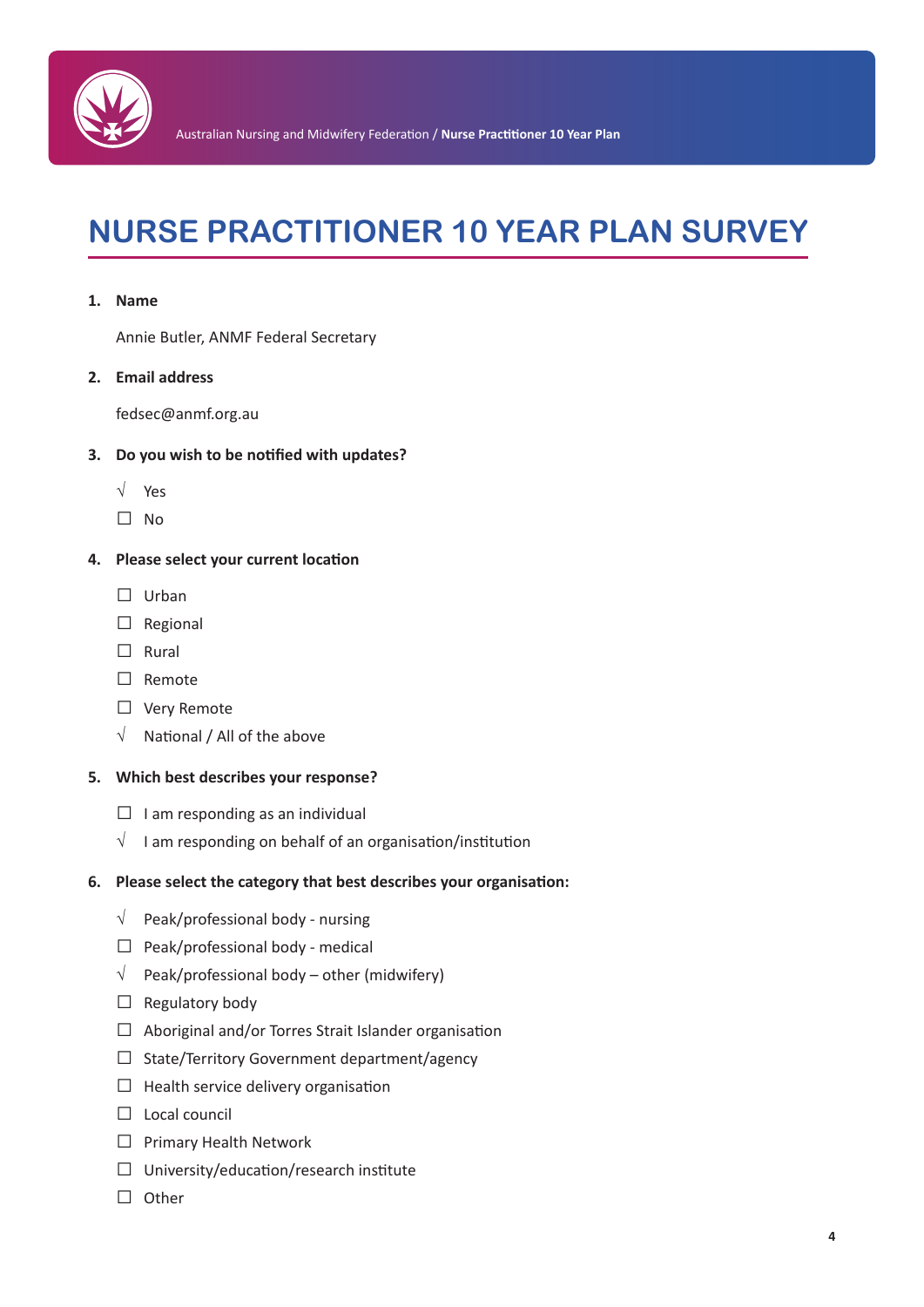

- **7. Please select the category that best describes your members:**
	- $\square$  Consumer
	- $\sqrt{\phantom{a}}$  Nurse practitioner
	- √ Registered Nurse
	- $\Box$  Medical practitioner
	- $\Box$  Allied health professional
	- $\square$  Nurse practitioner employer
	- $\sqrt{\phantom{a}}$  Other [midwives]
- **8. Do you consent to being named as having provided a submission to this consultation process?**
	- √ Yes
	- $\square$  No
- **9. Do you consent to your submission being published on the consultation hub?**
	- √ Yes
	- $\Box$  No

### **Long Form Survey Questions**

- **1. Are there benefits of nurse practitioners providing health care?**
	- √ Yes
	- $\Box$  No
	- $\square$  Do not know

If selected yes, please specify the benefits.

As our health care system begins to shift from the traditional emphasis on management of emergencies and acute illnesses or acute exacerbations of illness to health prevention and management of chronic health conditions through a primary health model, the part NPs have to play in the health care team is increasingly important. NPs provide comprehensive care, not only in underserved communities (including remote areas, aged care, Aboriginal and Torres Strait Islander peoples, and homeless populations) but across metropolitan and rural areas of clinical practice. They provide safe, affordable, expert clinical care within a variety of settings.

The nature of the nursing profession means that nurses in general, and NPs in particular, are accustomed to operating as part of a holistic care team, and work well in collaboration with other health care professionals. At all levels of practice, registered nurses are adept at recognising where the knowledge, expertise and skills of our multidisciplinary colleagues are needed, then referring to and liaising with team members across the health professions.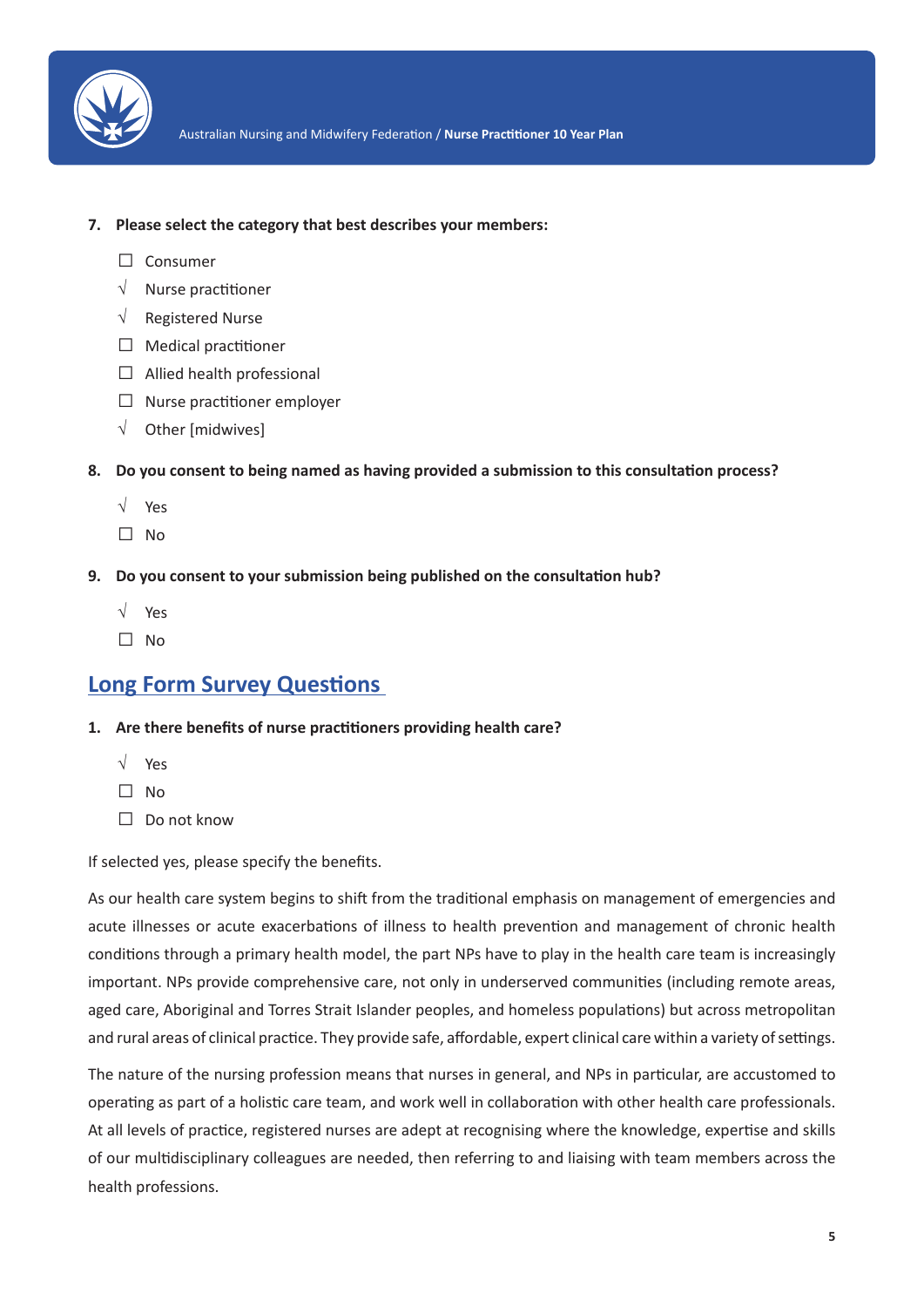

The introduction of the NP role in Australia has improved primary health care access for marginalised, disenfranchised, and geographically isolated populations, while providing nursing expertise in such diverse areas as palliative care, cardiac health, mental health, pain management, alcohol and other drugs, and renal replacement therapy. Extending the services NPs can provide will reduce fragmentation of care by facilitating comprehensive assessment, evaluation, and treatment by NPs. It also offers increased opportunities to initiate health promotion discussions and disease prevention activities, thereby reducing the development and progress of burdensome preventable health conditions.

Dealing with one primary health provider, who in turn consults with and refers to other health care providers reduces the risk of conflicting advice or clinical decision making based on an incomplete picture, and facilitates a professional relationship between the person receiving care and the health practitioner. The holistic knowledge and skill of the NP enhances the provision of continuous care for the person as they move between contexts of practice and settings.

#### **2. Please rate the following potential barriers to nurse practitioners being able to provide care**

#### **Low public awareness of the role**

| Not a   | $ \Box$ Slightly a |         | $\Box$ Moderate $\Box$ High barrier $\Diamond$ Extremely $\Box$ Not sure |              |  |
|---------|--------------------|---------|--------------------------------------------------------------------------|--------------|--|
| barrier | barrier            | barrier |                                                                          | high barrier |  |

### **Lack of understanding of the nurse practitioner role and scope of practice amongst health professionals and employers**

 $\square$  Not a barrier  $\Box$  Slightly a barrier  $\square$  Moderate barrier ʋ High barrier √ Extremely high barrier  $\square$  Not sure

#### **State /Territory-based legislation/policies**

| Not a   | Slightly a | Moderate | $\vert$ High barrier $\vert \sqrt{\ }$<br>╹└┘ | Extremely    | Not sure |
|---------|------------|----------|-----------------------------------------------|--------------|----------|
| barrier | barrier    | barrier  |                                               | high barrier |          |

#### **Commonwealth legislation/policies**

| Not a   | Slightly a | Moderate | High barrier<br>نا آ | Extremely    | Not<br>sure |
|---------|------------|----------|----------------------|--------------|-------------|
| barrier | barrier    | barrier  |                      | high barrier |             |

#### **Lack of understanding of how nurse practitioners are regulated**

| Not a   | Slightly a | Moderate<br>▏Ш | High barrier $\vert \sqrt{\ }$ | Extremely    | Not sure |
|---------|------------|----------------|--------------------------------|--------------|----------|
| barrier | barrier    | barrier        |                                | high barrier |          |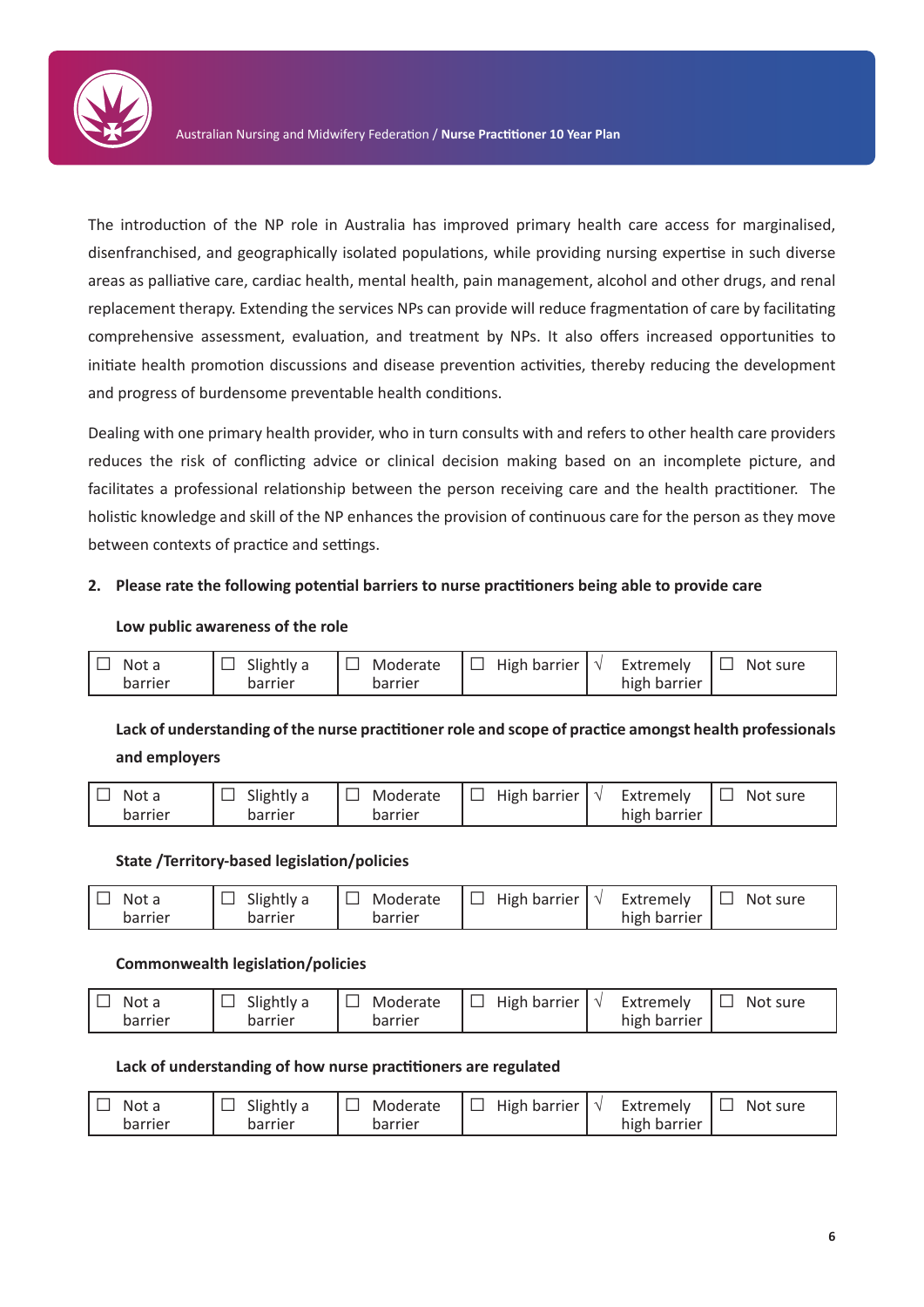

#### **Limited patient access to Medicare Benefits (MBS) rebates**

| Not a   | Slightly a | Moderate | High barrier $\vert \vee \vert$ | Extremely    | Not sure |
|---------|------------|----------|---------------------------------|--------------|----------|
| barrier | barrier    | barrier  |                                 | high barrier |          |

#### **Limited patient access to Repatriation Schedule of Pharmaceutical Benefits (RPBS) rebates**

| Not a<br>barrier | Slightly a<br>barrier | Moderate<br>barrier | $ \Box$ High barrier $ \vee$ Extremely | high barrier | $\Box$ Not sure |
|------------------|-----------------------|---------------------|----------------------------------------|--------------|-----------------|
|                  |                       |                     |                                        |              |                 |

#### **Collaborative arrangements**

| Not a   | Slightly a | Moderate | $ \Box$ High barrier $ \vee$ | Extremely    | $\Box$ Not sure |
|---------|------------|----------|------------------------------|--------------|-----------------|
| barrier | barrier    | barrier  |                              | high barrier |                 |

#### **Career pathways**

| Not a<br>barrier | Slightly a<br>barrier | Moderate<br>barrier | High barrier | Extremely<br>high barrier | Not sure |
|------------------|-----------------------|---------------------|--------------|---------------------------|----------|
|                  |                       |                     |              |                           |          |

#### **Job opportunities**

| Not a   | Slightly a | Moderate<br>1 L I | $ \Box$ High barrier $ \vee$ | Extremely    | Not sure |
|---------|------------|-------------------|------------------------------|--------------|----------|
| barrier | barrier    | barrier           |                              | high barrier |          |

#### **Education and training**

| Not a   | Slightly a | Moderate | $ \Box$ High barrier $ \vee$ | Extremely    | Not sure |
|---------|------------|----------|------------------------------|--------------|----------|
| barrier | barrier    | barrier  |                              | high barrier |          |

#### **Please describe any other barriers and include supporting information below:**

According to the final report from the MBS Taskforce NP Reference Group, $2$  NPs aim to ensure access to and provision of holistic, person-centred health care to all people living in Australia by:

- Supporting coordinated care;
- Enabling NPs to provide care for all people in Australia;
- Addressing systemic inefficiencies caused by the current MBS arrangements;
- Improving access to telehealth services by including NPs as clinicians eligible to provide telehealth services and broadening the modes of communication to be employed.

Barriers preventing NPs from achieving these aims (in addition to those listed in the first part of the question) include: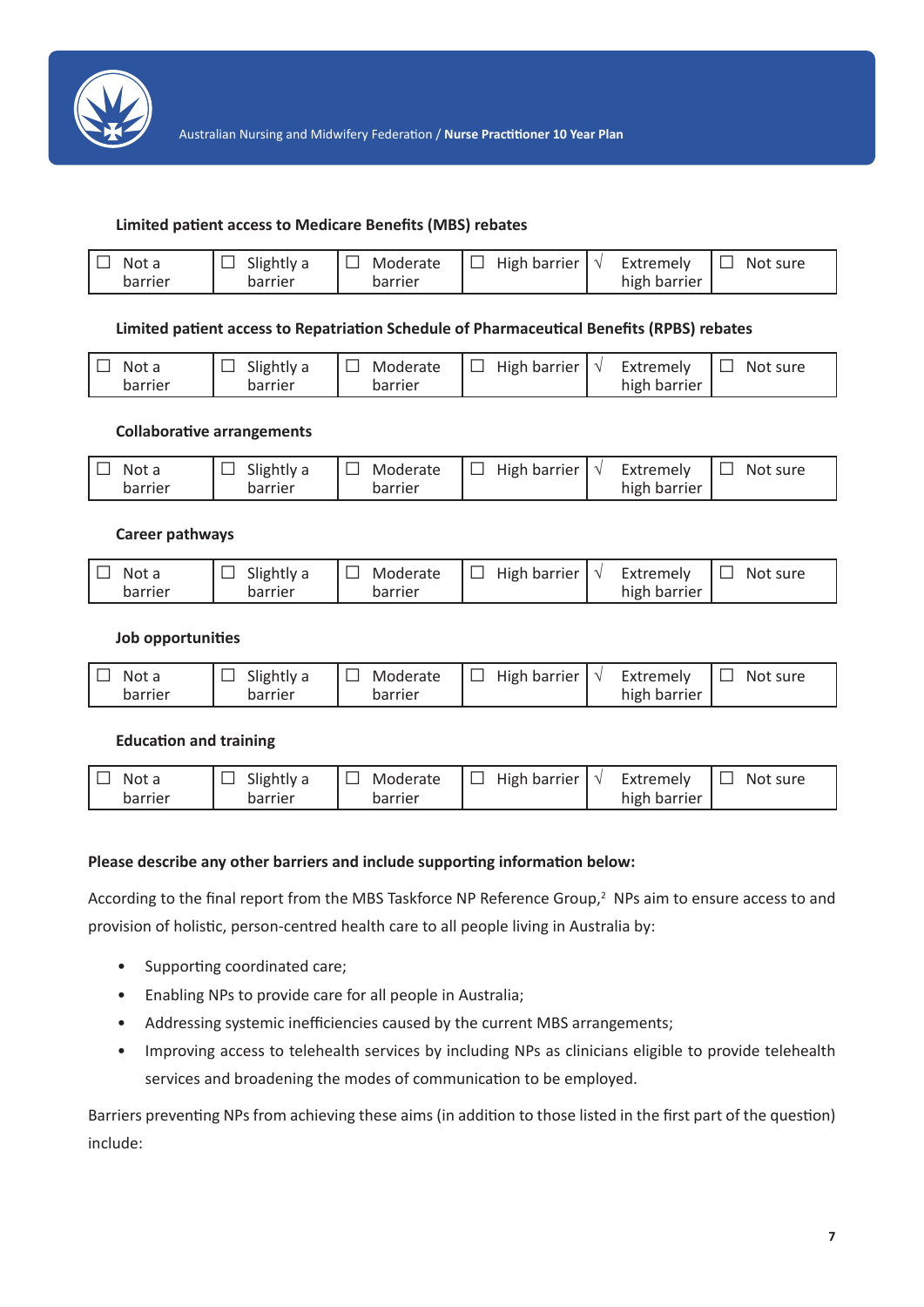

#### *MBS restrictions*

NPs are unable to request MBS rebated diagnostic imaging investigations despite this being a part of their scope of practice. The person receiving care must visit a GP or public facility to gain access to those services. This barrier to practice is exacerbated by the mandated requirement for NPs to form collaborative arrangements with GPs. Currently access to NP services is limited due to the MBS restrictions on requests and referrals. These restrictions are a barrier to the provision of timely, effective, accessible services as a private practitioner.

#### *Access to services*

NPs have the capacity to provide valuable 'in time' and 'in place care' to the communities in which they live and work; this is particularly relevant for vulnerable and isolated populations. These populations include, but are not limited to:

- people with mental health conditions;
- people with alcohol and other drug related issues;
- people who may be unable to access services in a hospital setting;
- the homeless; and
- Aboriginal and Torres Strait Islander peoples who have experienced trauma associated with hospitals and associated institutions.

#### *Access to telehealth*

Telehealth has the capacity to broaden access to health care services provided by NPs, as demonstrated during the COVID-19 pandemic. Telehealth is relevant to populations who are isolated due to age, geographical location and/or stage/complexity of illness or disease. NPs were granted temporary ability to use MBS telehealth services due to the COVID-19 pandemic but this will expire on the 31 December 2021.<sup>3</sup>

#### *Jurisdictional and organisational criteria*

Jurisdictional and organisational criteria imposed in addition to national regulation present a barrier and fail to recognise the high level of education, training and experience held by NPs.

#### *Jobs and employment opportunities*

Employment opportunities, positions (both transitional and ongoing) and career pathways need to be created for NPs. These are pressing current issues and should be given high priority in the draft NP 10 Year Plan. Funding needs to be provided to grow the NP workforce both in employed and privately practising models of care.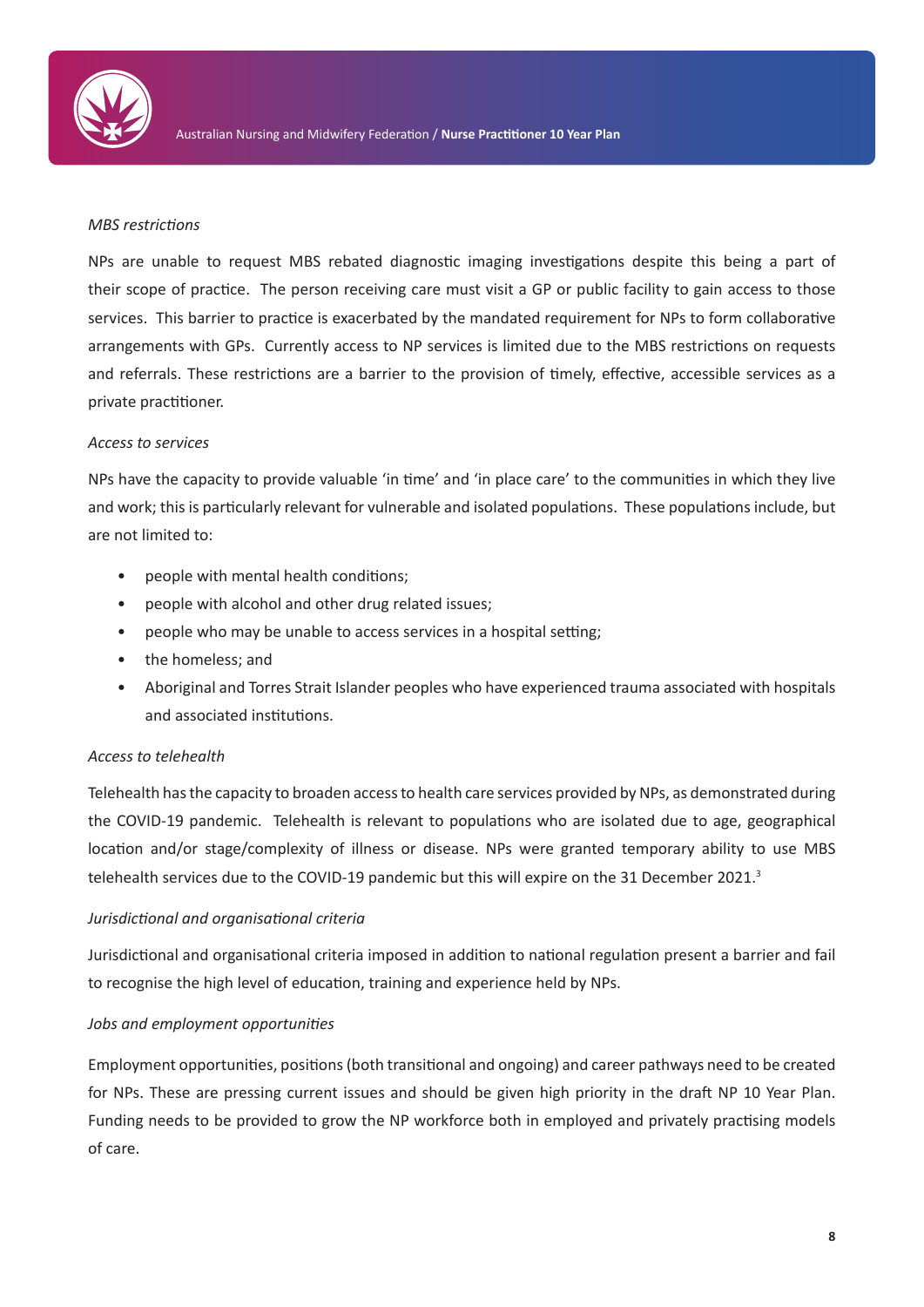

#### **What can be done to remove or mitigate the barriers?**

NPs are highly skilled clinicians, educated to at least AQF level 9<sup>4</sup> (Masters level) in addition to pre and postregistration qualifications. NPs must be supported to work to their full scope of practice in order to offer health care to all in Australia.

Rebates available to people receiving care from NPs under the MBS do not reflect contemporary NP practice in Australia. This restricted access to MBS items limits the person's choice, affects accessibility, creates fragmentation and, at times, drives unnecessary duplication and costs throughout episodes of care.<sup>5</sup>

Mitigating the barriers to providing NP care to a wide and varied population means addressing the funding and legislative issues that restrict employment, infrastructure, professional development and indemnity insurance. The MBS requires significant restructure that acknowledges NPs as competent health practitioners, capable of requesting and referring care consistent with their scope of practice and who are essential to enabling better access to health care.

Strategies to address current barriers to NP practice include:

#### *Funding and legislative changes to improve access to health care*

- Remove current restrictions on MBS rebated imaging investigations when requested by NPs;
- Provide block funding to enable NPs to work to the full scope of their practice allowing the provision of holistic person-centred care;
- Remove the legislative mandated requirement to form collaborative arrangements;
- Allow people receiving care to access an MBS rebate for NP services received outside of a clinic or hospital environment;
- Increase the schedule fee assigned to current MBS NP professional attendance items to reflect the complexity of care provided;
- Provide block funding for the base rate of pay for NPs as an adjunct to their professional attendance items;
- Offer infrastructure grants to NPs to establish practices in communities where there is demonstrated need;
- NPs in the public sector should be given 'request and refer' access to the MBS, just as is the case for medical interns, to allow for the delivery of comprehensive care, which includes the ability to order diagnostic investigations and refer to other health professionals including allied health, when required;
- Allow NPs to approve chronic disease and mental health management plans.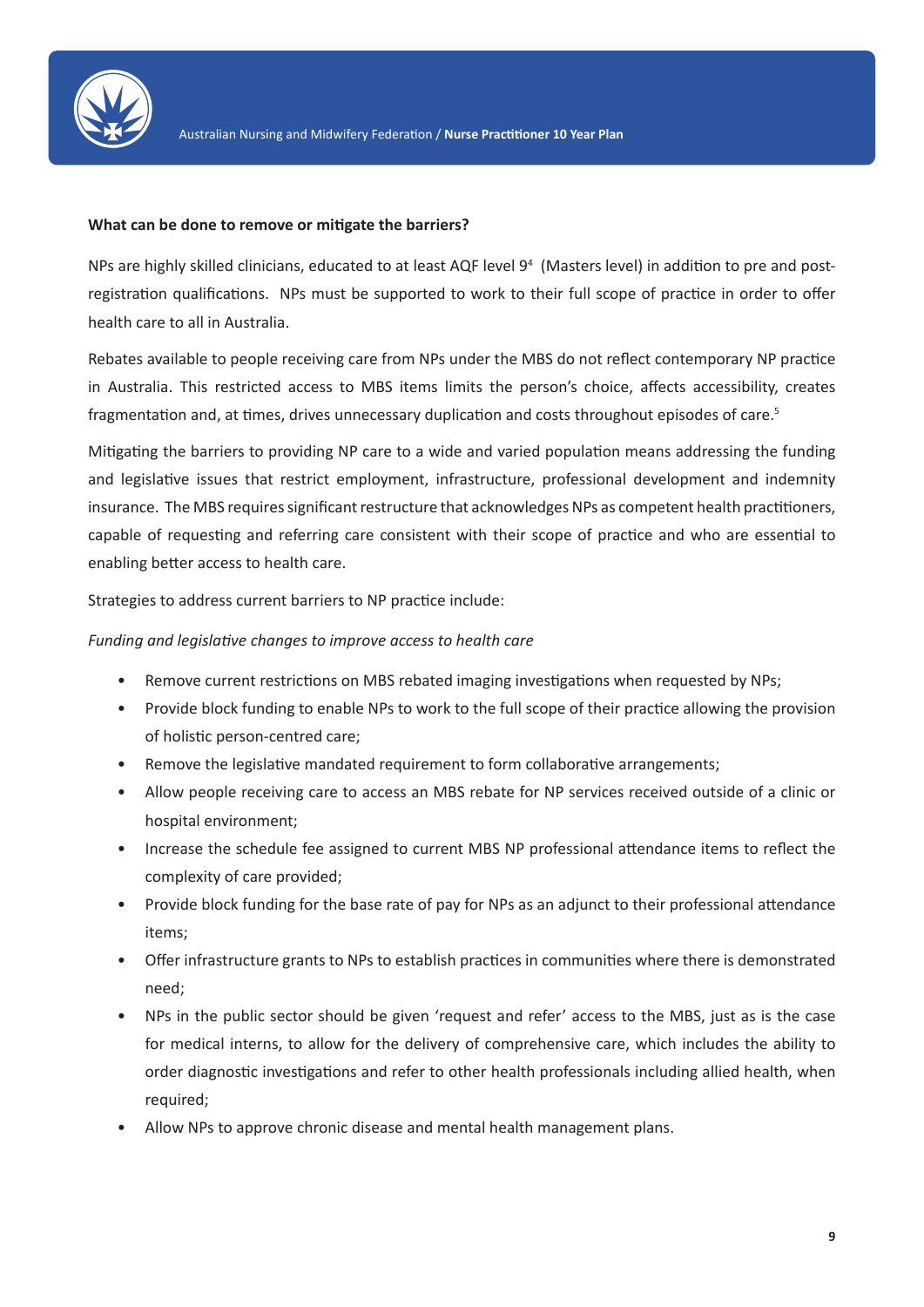

#### *Improving access to telehealth*

- Make permanent the MBS changes to telehealth introduced in 2021; and
- Provide funding support for professional development and access to telehealth services.

#### *Removing jurisdictional and organisational criteria*

There should be no requirement for further jurisdictional or organisational criteria, credentialing or certification for NP practice. This only serves to create additional unnecessary, inefficient, frustrating processes and a further barrier to NP scope of practice which is already well regulated under the National Registration and Accreditation Scheme (NRAS).

- **3. Are there any sectors, social groups, geographical locations which would benefit from an expansion of nurse practitioner models of care?**
	- √ Yes
	- $\Box$  No
	- $\square$  Not sure

#### **If selected yes, what are they and how could this be achieved?**

After hours NP-led Emergency Departments (EDs) in rural environments. Rural environments have been identified as unique in their needs and small towns often face challenges staffing EDs afterhours and on weekends. When an ED cannot be staffed people requiring care are diverted to other centres that might mean travelling long distances, isolating them from family and communities and placing them at risk of deterioration. NP-led EDs benefit small communities by offering ED services that are practical and well received.<sup>6</sup>

Offering additional NP transitional scholarship places to existing RNs with guaranteed supervision by other NPs and employment as an NP upon endorsement will help encourage recruitment.

NP-led walk in clinics such as those operated in the ACT. These have been successful in increasing access to services and are widely accepted by the community.

NP-led models for specialist palliative care services. These exist in both urban and rural communities and allow the delivery of high quality palliative care.

NP-led models of care can be extended to aged, complex and vulnerable populations such as people who are homeless especially if services are delivered with cooperation from charitable organisations where vulnerable groups gather such as shelters or those who offer emergency food services. This creates the opportunity to meet people where they are and offer preventive care such as vaccination and screening.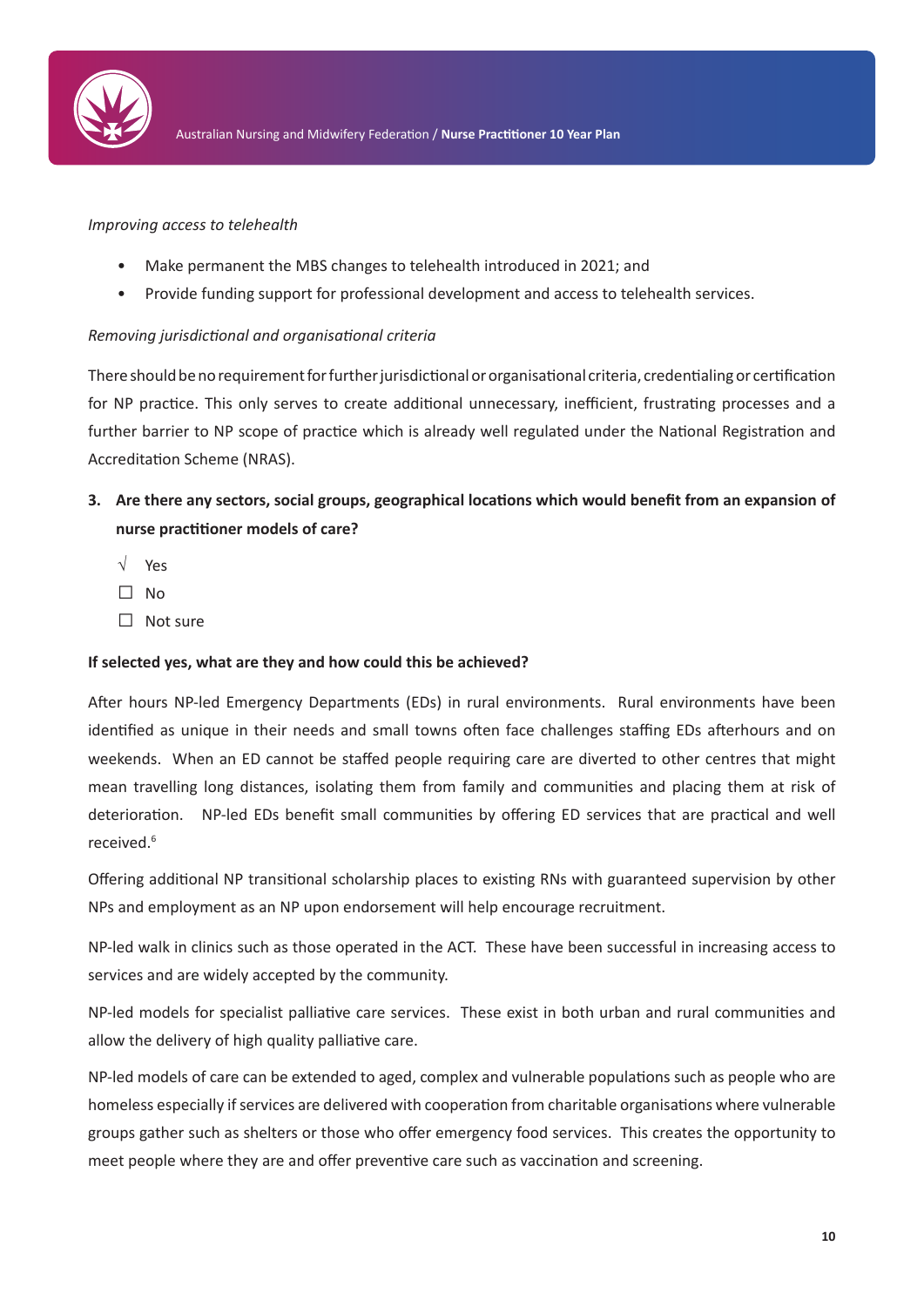

Health care plan approval by NPs. Access to health care will be increased if NPs are included as health practitioners able to approve chronic disease and mental health management plans. Currently, approval is only through the GP, which is limiting access.

#### **4. What are some innovative ways to promote the nurse practitioner workforce in:**

#### **a. Regional, rural and remote areas?**

NP-led models of care are being used in rural communities and could be extended into additional areas of practice such as in home aged care and complex care. This requires block funding to employ NPs as members of the multidisciplinary team to provide holistic, continuity of care and draws on the NPs full scope of practice. This is in contrast to a task-focused approach.

#### **b. Metropolitan areas?**

Block funding for NPs to allow them to work to their full scope of practice. Government initiatives to employ and promote NP work and demonstrate increased access. The ACT has demonstrated how NP-led models of care can increase access to services for all members of the population.

NPs can provide home visiting services to isolated populations who may not be able to attend a clinic. To do this effectively, NPs need to be block funded and able to work to their full scope of practice.

### **5. What strategies can be used to increase the number of Aboriginal and/or Torres Strait Islander nurse practitioners?**

The ANMF acknowledges that each community is unique and supports consultation amongst Aboriginal leaders and elders, professional nursing organisations, universities and the Australian Government Department of Health to identify needs and strategies to help address those needs.

Some ways forward might include:

- additional supported NP transitional places and ongoing positions this includes all levels of assistance including financial, educational, cultural and emotional support to complete the Master's program and commence NP practice;
- flexible learning options that allow RNs to remain in their communities (if they choose) as they complete their NP education and supervised clinical work on country. The use of digital technologies to provide access to mentorship and clinical (reflective) supervision for NP students and NPs.

#### **6. What strategies can be used to improve the cultural safety of nurse practitioners?**

There are numerous education programs that address cultural safety and often these are embedded in preregistration/endorsement courses. NPs should be able to articulate or describe their approach to reflective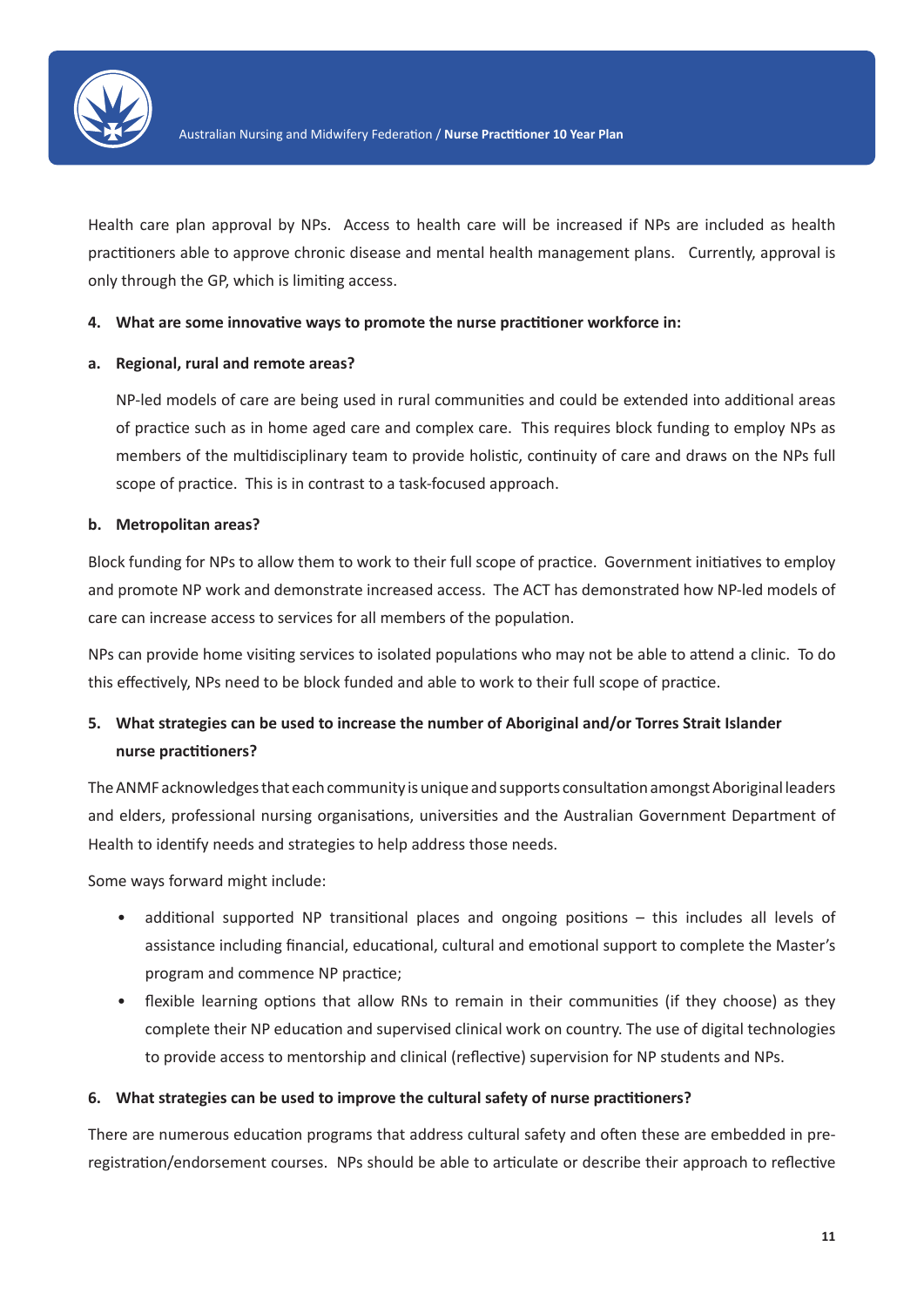

practice in a tangible way that is not tokenistic and this would incorporate cultural safety and identifying their bias and assumptions, the first step in becoming culturally safe. For example, the use of health consumer feedback or validation from Aboriginal people and communities about the way NPs are working could provide a way to gauge the NP's work and help them develop, the use of a professional reflective journal and the use of a reflective framework. NPs should be expected and supported to access clinical (reflective) supervision and address cultural safety during those discussions.

#### **7. Please rate how suitable the current funding models are for nurse practitioners in private practice:**

| Not at all<br>suitable | Somewhat<br>suitable | Neither<br>suitable nor<br>unsuitable | $ \Box$ Somewhat<br>suitabler | <sup>1</sup> Completely<br>$\Box$<br>suitable | Not sure<br>$\blacksquare$ |
|------------------------|----------------------|---------------------------------------|-------------------------------|-----------------------------------------------|----------------------------|
|                        |                      |                                       |                               |                                               |                            |

#### **Please provide any options for a more suitable approach below:**

Financial sustainability is a major limitation for NP models of care in private practice settings, particularly if offering a bulk-billing fee model. This is due to the extremely low MBS schedule fee assigned to NP professional attendance items. NPs cannot cover the cost of providing care without charging out-of-pocket costs. This is particularly challenging for NPs that are working specifically to provide services to underserved, marginalised and disadvantaged people.

The recommendation to significantly increase the schedule fee for the four time-limited NP MBS item numbers made by the Nurse Practitioner Expert Reference Group to the MBS Review Taskforce was ignored.

Block funding NPs base rate of pay as an adjunct to their professional attendance items would create a costeffective, viable business structure. NPs with an MBS provider number should also be eligible for Workforce Incentive Payment (WIP) practice stream funding for employment in general practice settings. The Australian Government should fund designated salaried NP positions in each Primary Health Network to support residential aged care facilities in providing quality care and to reduce Emergency Department presentations and hospital admissions.

In addition, NPs should be eligible for Australian Government infrastructure grants to establish practices in communities where there is demonstrated need. There should also be recurrent incentive funding for NPs in private practice to work in areas of designated District Workforce Shortage. NPs should be able to employ other nurses under the WIP practice stream in the same way as GPs can.

#### **8. Is current regulation of the nurse practitioner appropriate?**

- √ Yes
- $\square$  No
- $\square$  Not sure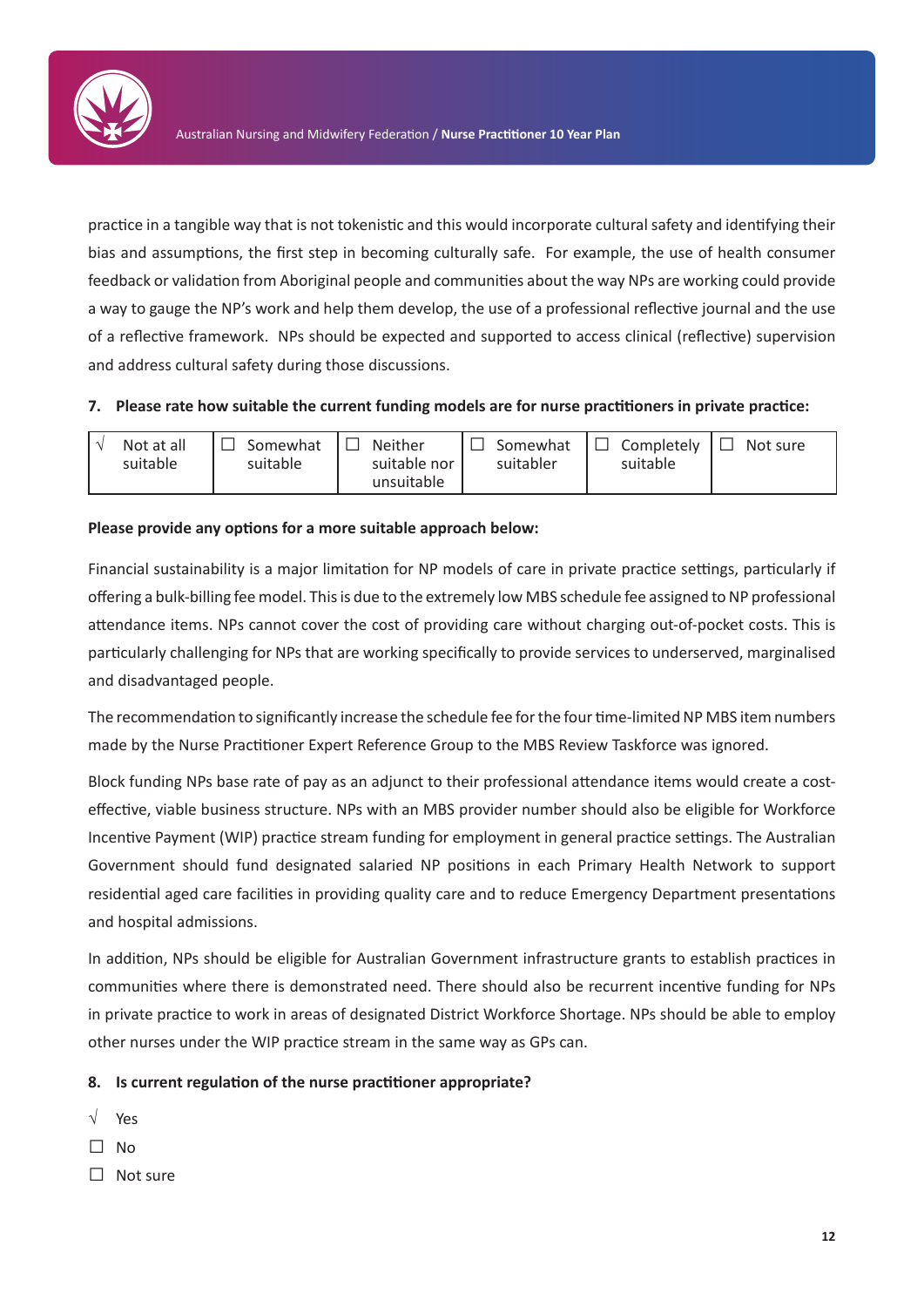

#### **Please provide any suggestions for improvement below:**

Regulation of NPs by the national nursing and midwifery regulatory authority, the Nursing and Midwifery Board of Australia (NMBA) under the *Health Practitioner Regulation National Law Act 2009<sup>7</sup>* (the National Law) is appropriate to protect the public. The title' nurse practitioner' is protected under the National Law, making it an offence for use of the title by anyone other than those authorised to do so by the legislation. Endorsement to practice as a NP is vested in the NMBA. To be eligible for endorsement, an applicant must meet the NMBA *Registration Standard: Endorsement as a Nurse Practitioner*. 8 The minimum educational preparation for NPs is a Masters of Nurse Practitioner program accredited by the Australian Nursing and Midwifery Accreditation Council (ANMAC) and approved by the NMBA. NPs practice in all clinical areas, across metropolitan, rural and remote Australia, in both the public and private sectors. NP practice is supported by relevant legislation. All NPs must meet the NMBA *Nurse practitioner standards for practice*. 9

As both RNs and NPs, all endorsed NPs practice under the NMBA professional practice framework. This national framework includes: the relevant standards for practice; the code of conduct for nurses; the code of ethics for nurses; the decision-making framework; the safety and quality guidelines for nurse practitioners; and the national registration standards for criminal history, English language skills, continuing professional development, recency of practice, professional indemnity insurance arrangements, and endorsement as a nurse practitioner.

There should be no requirement for further jurisdictional or organisational criteria, credentialing or certification for NP practice. This only serves to create additional unnecessary, inefficient, frustrating processes and a further barrier to NP scope of practice, already well regulated as detailed above.

#### **9. Please provide any final comments or suggestions below:**

No further comments or suggestions.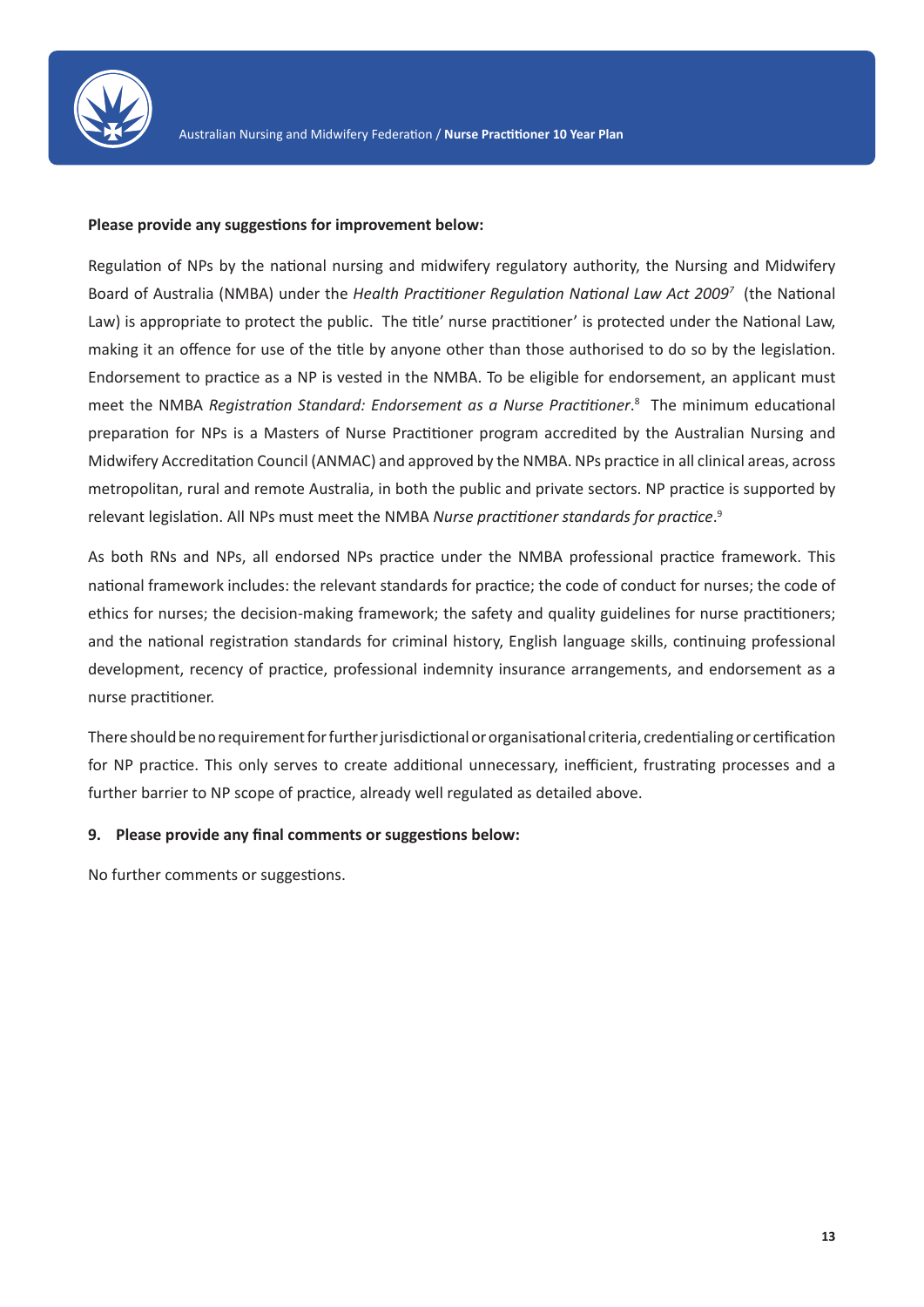

# **CONCLUSION**

Thank you for the opportunity to provide feedback on the Australian Government Department of Health Nurse Practitioner 10 Year Plan Consultation Paper. A comprehensive, funded, implemented and evaluated plan to grow the nurse practitioner workforce will streamline the safe, timely provision of quality health care to people in Australia, reduce costs, decrease duplication of work and documentation, improve equity of access to those who face disadvantage and reduce fragmentation of care. The plan should support nurse practitioners to work to their full scope of practice, increasing their contribution to integrated, efficient healthcare for the community. The ANMF looks forward to the next stage of the consultation for the development of a Nurse Practitioner 10 Year Plan.